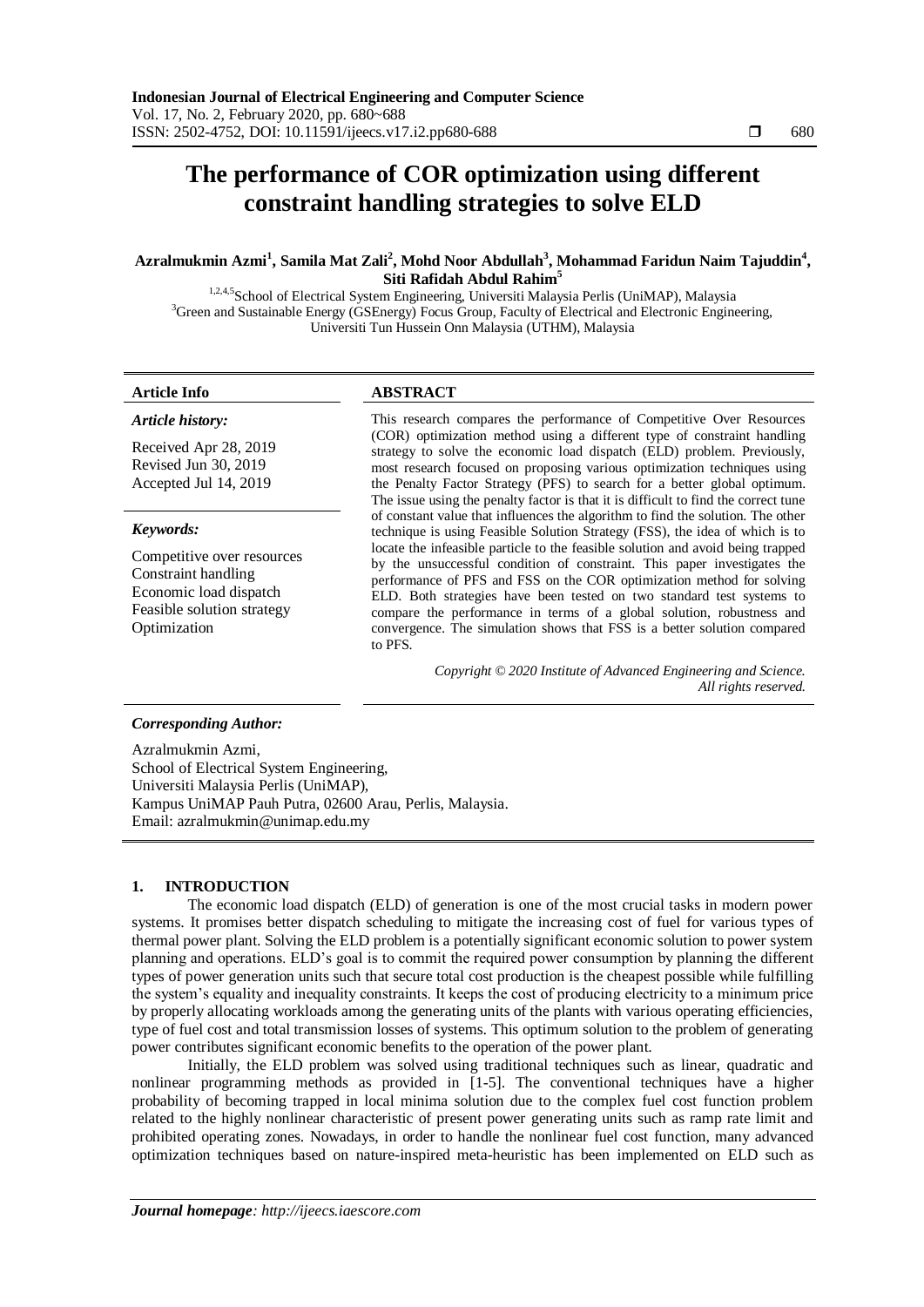Genetic Algorithm [6], Particle Swarm Optimization [7], Artificial Bee Colony [8, 9], and Ant Colony Optimization [10], Cuckoo Search Algorithm [11, 12], to name a few.

In 2014, Mohseni, Gholami, Zarei and Zadeh [13] introduced a new meta-heuristic algorithm called Competition Over Resources (COR), inspired by a group of animal communities which compete for resources. The COR algorithm was evaluated for quality results by addressing various literature optimization issues in [14, 15]. From the literature, the COR algorithm is used to evaluate eight different benchmark features and concludes that this optimization method aims to be a global solution better than the PSO and GA algorithms. COR also has been tested for its capacity to address the ELD problem in [16] to find the optimal generating costs on 6-unit and 15-unit test systems.

One crucial problem while applying Optimization to the ELD problem is that the solutions will not always satisfy the inequality and equality constraints simultaneously. Most ELD constraint optimization problems have adopted the Penalty Function Strategy (PFS) approach [17-21] to handling constraints because of its simple implementation. The penalty function approach involves several penalty parameters which need carefully determined tuning value to obtain a feasible solution. This approach needs extensive experimentation for setting up the appropriate parameters needed to define the correct penalty function parameter. This paper proposed a Feasible Solution Strategy (FSS), which prevents the creation of the infeasible solution. Using the FSS method, the infeasible particle will be relocated to new particles until a feasible solution condition is satisfied.

This paper compares the performance of COR using PFS and FSS to achieve a quality solution for the ELD problem. Due to simulation based on practical operating conditions of the power system, the equality and non-equality constraints is considered, which increased complexity in search for a quality solution. The objective of using PFS and FSS with COR optimization to overcome the ELD issue is to compare the performance with other optimization techniques in terms of its quality as a global solution and convergence capability.

# **2. ELD PROBLEM FORMULATION**

The ELD issue, which deals extensively with financial concerns, refers to the amount of power to be assigned from all generators in an attempt to minimize the cost of supplying the required electrical energy subject to several constraints of multiple generating units. The ELD's mathematical optimization has three primary parts, which are the optimization variable of the problem, the goal of the objective function and constraints.

## **2.1. Optimization Variable**

The optimized input variable is the real output power of generating units,

$$
P = [P_1, P_2, \dots, P_{Ng}] \tag{1}
$$

Where, *Ng* is the total number of generating unit in the power system.

#### **2.2. Objective Function**

The objective function of ELD is to supply power via each generator unit for the request demand load with minimum generation total fuel cost. ELD's objective function can be expressed through the problem of mathematical optimization,

$$
\text{minimize } F_{\text{cost}} = \sum_{j=1}^{N_g} F_j \left( P_j \right) \tag{2}
$$

Where

 $F_j(P_j)$  = generation cost of the *j*<sup>th</sup> generator (\$/h)  $P_j$  = power of the *j*<sup>th</sup> generator (MW) Moreover, the cost coefficient of each generator stated as,

$$
F_j(P_j) = \alpha_j + \beta_j P_j + \gamma_j P_j^2 \tag{3}
$$

Where,

 $\alpha_j$ ,  $\beta_j$  and  $\gamma_j$  = coefficients of the *j*<sup>th</sup> generating unit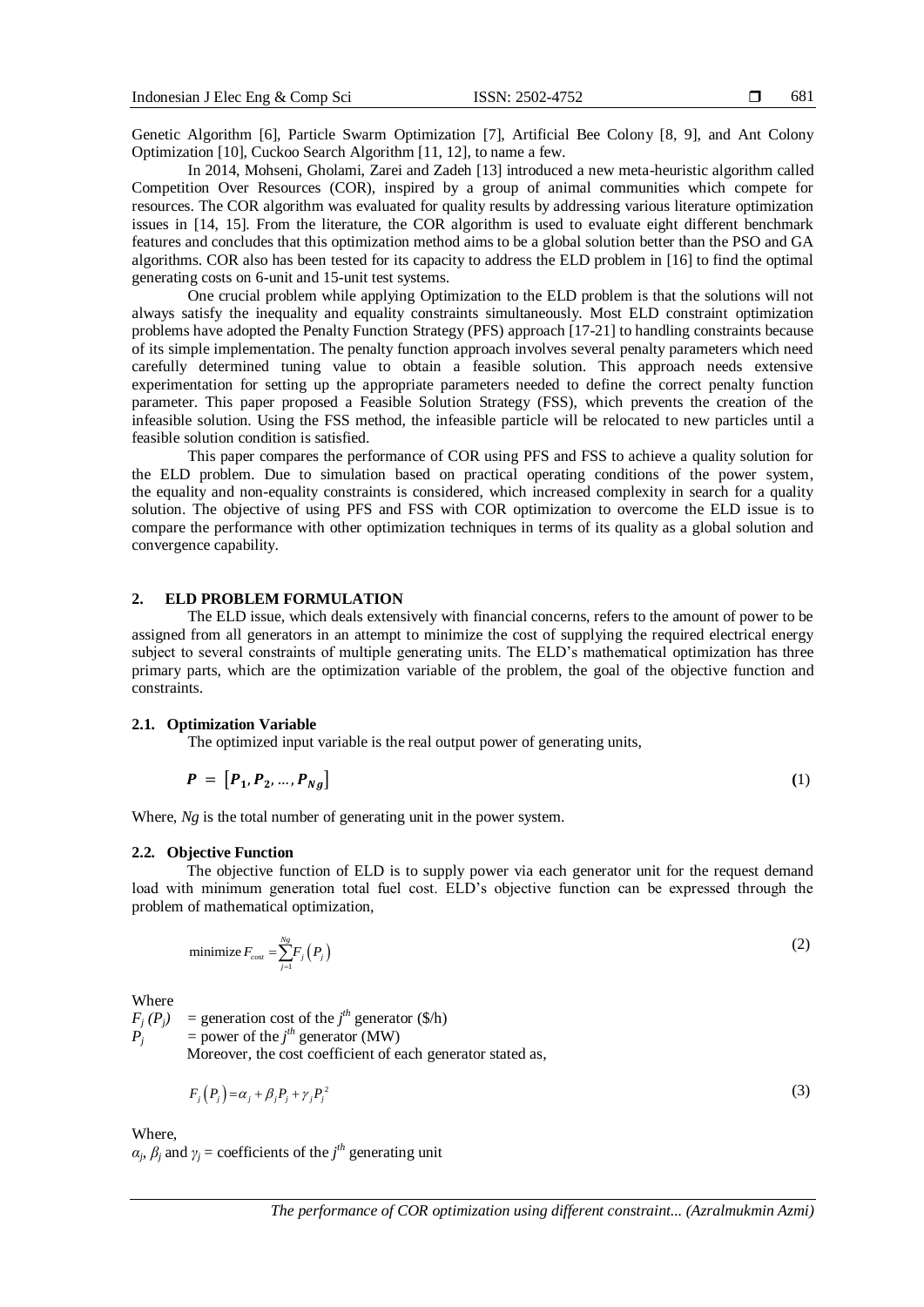#### **2.3. Constraints**

To achieve ELD's optimum value, the objective function has been subject to the following limitation constraints:

#### **2.3.1 Power Demand Constraint**

Total power generation must be satisfied with the total power demand and power losses as follows,

$$
\sum_{j=1}^{Ng} P_j = P_D + P_L \tag{4}
$$

Where,

1 *Ng j j P*  $=$  = Total power generation (MW)  $P_D$  = Total power demand (MW)<br> $P_L$  = Total power transmission lo

= Total power transmission loss (MW) using Kron's loss formula The total power transmission losses calculated as follows,

$$
P_{L} = \sum_{j=1}^{Ng} \sum_{k=1}^{Ng} P_{j} B_{jk} P_{k} + \sum_{j=1}^{Ng} P_{j} B_{j0} + B_{00}
$$
\n(5)

Where,

 $B_{ik}$ ,  $B_{i0}$ ,  $B_{00}$  = B-coefficients or loss coefficients.

#### **2.3.2 Generation Constraint**

Each generator's power generation must be within its operating limits as follows,

$$
P_j^{min} < P_j < P_j^{max} \tag{6}
$$

Where,  $P_j^{\text{min}}$  and  $P_j^{\text{max}}$  is minimum and maximum generation limit in MW.

# **2.3.3 Prohibited Operating Zones**

The system involves certain restricted areas related to physical component constraints as follows,

$$
P_{POZ,j}^{min} \le P_{POZ,j} \le P_{POZ,j,1}^l
$$
  
\n
$$
P_{POZ,j,k-1}^u \le P_{POZ,j} \le P_{POZ,j,1}^l, k = 2,3,...,n_j
$$
  
\n
$$
P_{POZ,j,n_j}^u \le P_{POZ,j} \le P_{POZ,j}^{max}
$$
 (7)

Where,

 $P_{POZ_1,k}$ <sup>*l*</sup> = minimum border of  $k^{th}$  restricted zone of the j<sup>th</sup> generator  $P_{POZ,j,k}$ <sup>*u*</sup> = maximum border of  $k^{th}$  restricted zone of the *j*<sup>th</sup> generator  $n_j$  = number of restricted zones of the *j<sup>th</sup>* generator

#### **2.3.4 Ramp Rate Limits**

The operating range of all operating units is restricted by their ramp rate limits in the actual power generation process for each unit. An increase or decrease of power generation is as follows,

$$
P_{RRL,j}^0 - P_{RRL,j}^0 \leq UR_j
$$
  
\n
$$
P_{RRL,j}^0 - P_{RRL,j} \leq DR_j
$$
  
\n
$$
\max\left(P_{RRL,j}^{min}, P_{RRL,j}^0 - DR_j\right) \leq P_{RRL,j} \leq \min\left(P_{RRL,j}^{max}, P_{RRL,j}^0 - UR_j\right)
$$
\n(8)

Where,

 $UR_j$  = up ramp limit of the *j*<sup>th</sup> generator (MW/h)  $DR$ <sup>*j*</sup> = down ramp limit of the *j*<sup>th</sup> generator (MW/h)  $P_{\mathit{RRL},j}^{\phantom{\mathrm{d}}\phantom{\mathrm{d}}\phantom{\mathrm{d}}\!\!}^{\phantom{\mathrm{d}}\mathrm{d}}$ = previous output power of the  $j<sup>th</sup>$  generator (MW/h)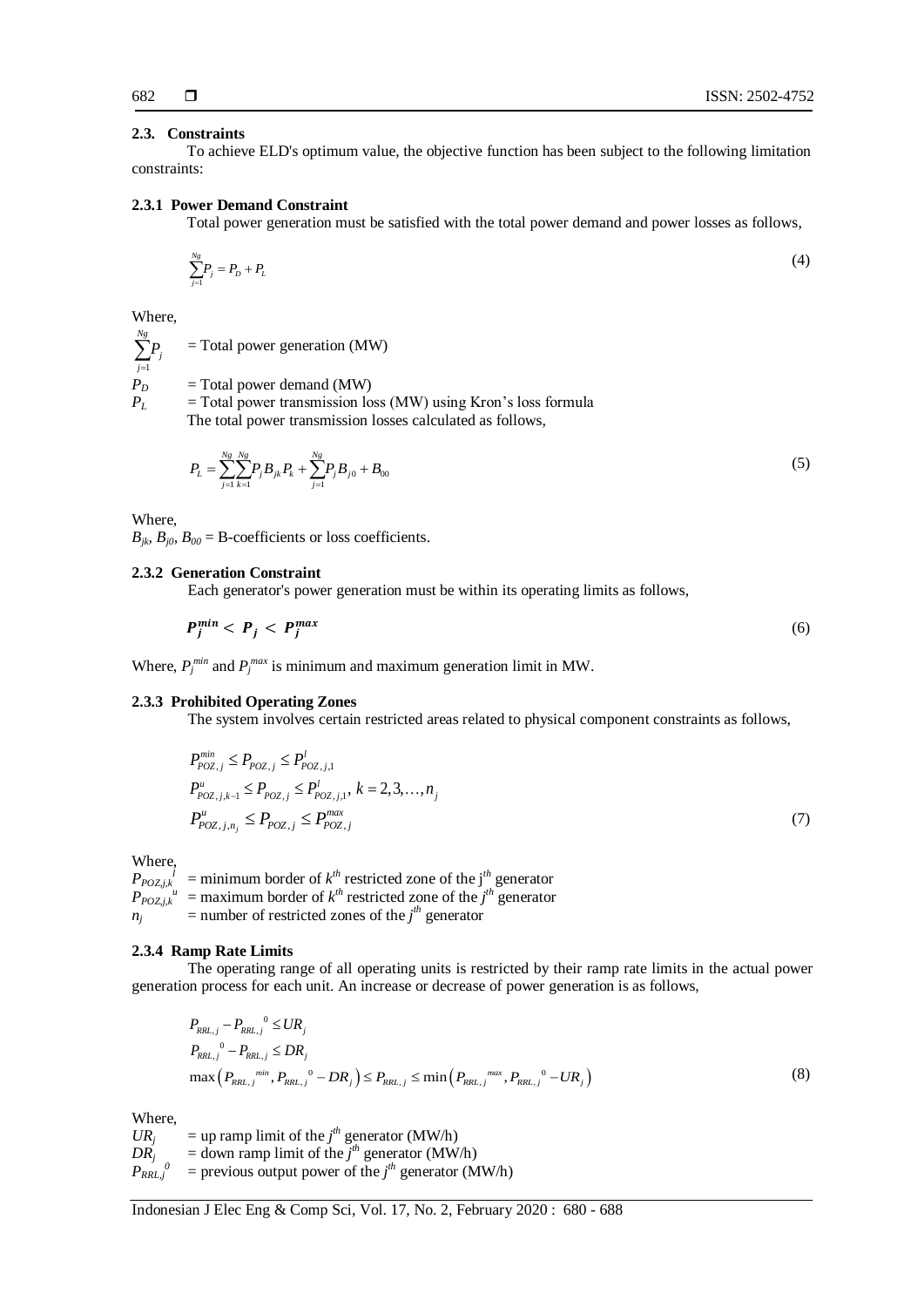683

# **3. COR OPTIMIZATION ALGORITHM FOR ELD**

The COR begins at each year with the groups divided based on the food supply for each territory. At this stage, each group is looking for food in its territory. An active participant will periodically remove the weaker participant from the same region throughout the process so that the final process will consist of excellent competitors only. When food sources in a particular field are reduced, the members of the group will also be decreased. Members possibly will migrate to join a group in regions where there is plenty of food resources. Finally, the group with fewer resources is eliminated at the end of the year, leaving only the group with the most food sources. Figure 1 shows the pseudo-code of the COR optimization algorithm implementation to solve the ELD problem.

| The Initialisation of COR parameters                                                    |
|-----------------------------------------------------------------------------------------|
| Evaluation of generation costs with constraint handling technique                       |
| Select each group's best agent                                                          |
| while (Condition of termination is not fulfilled) do                                    |
| Evaluate the distance among group agent                                                 |
| Generate random search inner and outer agent                                            |
| Evaluate new generation cost with constraint handling technique                         |
| Update each groups' best agent                                                          |
| Increase an agent from the greatest group and eliminate an agent from the weakest group |
| <b>if</b> (group population = $d_{rate}$ )                                              |
| Remove the weakest group and split the greatest group into two new group                |
| end if                                                                                  |
| end while                                                                               |

Figure 1. Pseudocode for COR optimization algorithm

# **3.1. Initialisation**

Identify parameters of COR such as minimum  $(P_{min})$  and maximum  $(P_{max})$  generation limit of each unit, number of iterations (*Niter*), number of population (*Npop*), number of groups (*Ngroup*), rate of death (*drate*) outer searching factor ( $D_{sch}$ ) and population ratio between inner/outer neighborhood ( $P_{sch}$ ). The generator's active power generation is identified as an ELD problem input variable. Then, the population was randomly distributed, ranging over their maximum and minimum limit according to the generator limit stated in  $(6)$ .

#### **3.2. Evaluation of Generation Cost with Constraint Handling Technique**

The fitness of each population is assessed with the objective function in (2) using the Penalty Factor Strategy (PFS) or Feasible Solution Strategy (FSS). The result of the fitness cost calculation is graded from the highest to the lowest solution. Then, the agents were equally distributed into the number of groups, *Ngroup* and the best solution was identified as the best group agent for each group.

#### **3.2.1 Penalty Factor Strategy (PFS)**

This strategy penalizes ineffective solutions by multiplying a persistent penalty for these alternatives that violate the limitations. To satisfy constraint limitation and disallow the workable area, the individual population's fitness performance is measured using (9), which is the combination of objective function equation between (2) and PFS linked with related constraints. This evaluation feature is used to obtain the smallest cost generation value while fulfilling the limitation of equality and non-equality constraint problem, as stated in (4-8).

in (4-8).  
\n
$$
f(P_i) = \sum_{j=1}^{N_g} F_j(P_i) + k_1 \left| \sum_{j=1}^{N_g} P_j - (P_D + P_L) \right| + k_2 \sum_{j=1}^{N_g} P_{roc,j} + k_3 \sum_{j=1}^{N_g} P_{RCL,j}
$$
\n(9)

Where:

*k1, k2, k3* = constraint constant value

#### **3.2.2 Feasible Solution Strategy (FSS)**

The PFS technique does not ensure that all solutions generated by the optimization algorithm meet the limitations of equality constraint because it is exceedingly difficult to obtain when considering nonlinear problems in ELD. Using FSS, handling constraints based on the repair of the unfeasible solution is implemented to guarantee that all the solutions generated are satisfactory through the optimization process. The details of FSS procedure is shown in Figure 2.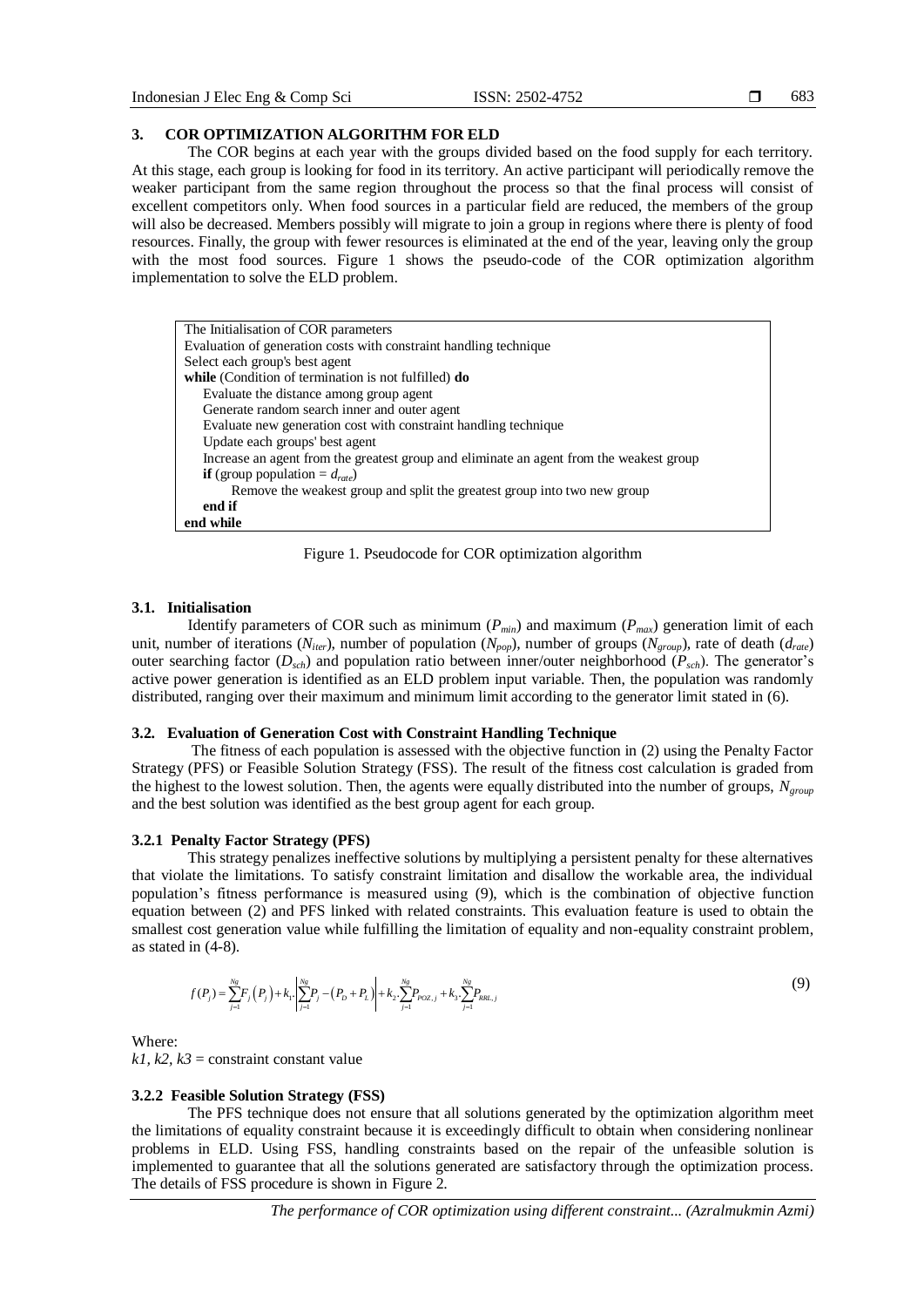Step 1: calculate power balance error (*ΔP*) using  $\Delta P = P_D - (\sum (P_G) + P_L)$ where:  $P_D$  = power demand  $P_G$  = power generation  $P_L$  = transmission losses Step 2: randomly select generator using  $n = \tilde{f}$ *ix*((*rand*\**d*) + *1*) where d is the number of generators Step 3: **while** ( |*ΔP|* > 0.00001) Updated new generation for select generator using  $P_G(n) = PG(n) - |{\Delta P}|$ Check  $P_G(n)$  if exceeds the maximum or minimum generator operating limits then assign value to its limits Check  $P_G(n)$  if located between trapped area POZ then assign value to nearest it is boundaries Calculate  $\Delta P$  using the new value of  $P_G$  and  $P_L$ Randomly select generator *n* **end while** Step 4: Update value of *P<sup>G</sup>*

Figure 2. Constraint handling based on FSS

#### **3.3. Determination of Territory**

Each group's territory is described by using the Euclidean distance among the most excellent agents in the group. The minimum value of the distance between territories, *d min* is the option rate to specify inner territory. The maximum and minimum power generation boundary for inner territory determined in (10),

$$
P_{\text{inner}}^{\text{min}} = P_j - d^{\text{min}}
$$
  

$$
P_{\text{inner}}^{\text{max}} = P_j + d^{\text{min}}
$$
 (10)

The maximum and minimum power generation for outer territory determine in (11),

$$
P_{outer}^{\min} = P_j - (d_{sch} \times l)
$$
  
\n
$$
P_{outer}^{\max} = P_j + (d_{sch} \times l)
$$
 (11)

Where *l* is the different value between  $P_{max}$  and  $P_{min}$  and  $d_{sch}$  is the option rate of the outer space search capability between 0 and 1.

#### **3.4. New Population Generation and Evaluation**

The population quantity between the inner and outer territories of each group must be determined using the ratio of inner and outer neighbourhoods, *Psch.* Some quantity of the agent's new population in the group was produced randomly using the inner territory to locate a prospective optimum area within the group boundary. The left agent is obtained randomly using the identified outer territory with a larger searching space area to raise the opportunities of a random agent discovering optimal region outside group margins.

Finally, the new generated agents are set to the maximum and minimum boundary shown in (6). Then, all agents are evaluated using the process details in step 3.2 and update the position of the new best group agent.

#### **3.5. Update Group Members**

The group with the highest results from one of the group members will add a new member to its community while the poorest-performing group will eliminate one of its members. The competitive organization will increase its population from this process, to discover potential wealthy assets and the least productive organization will reduce its members.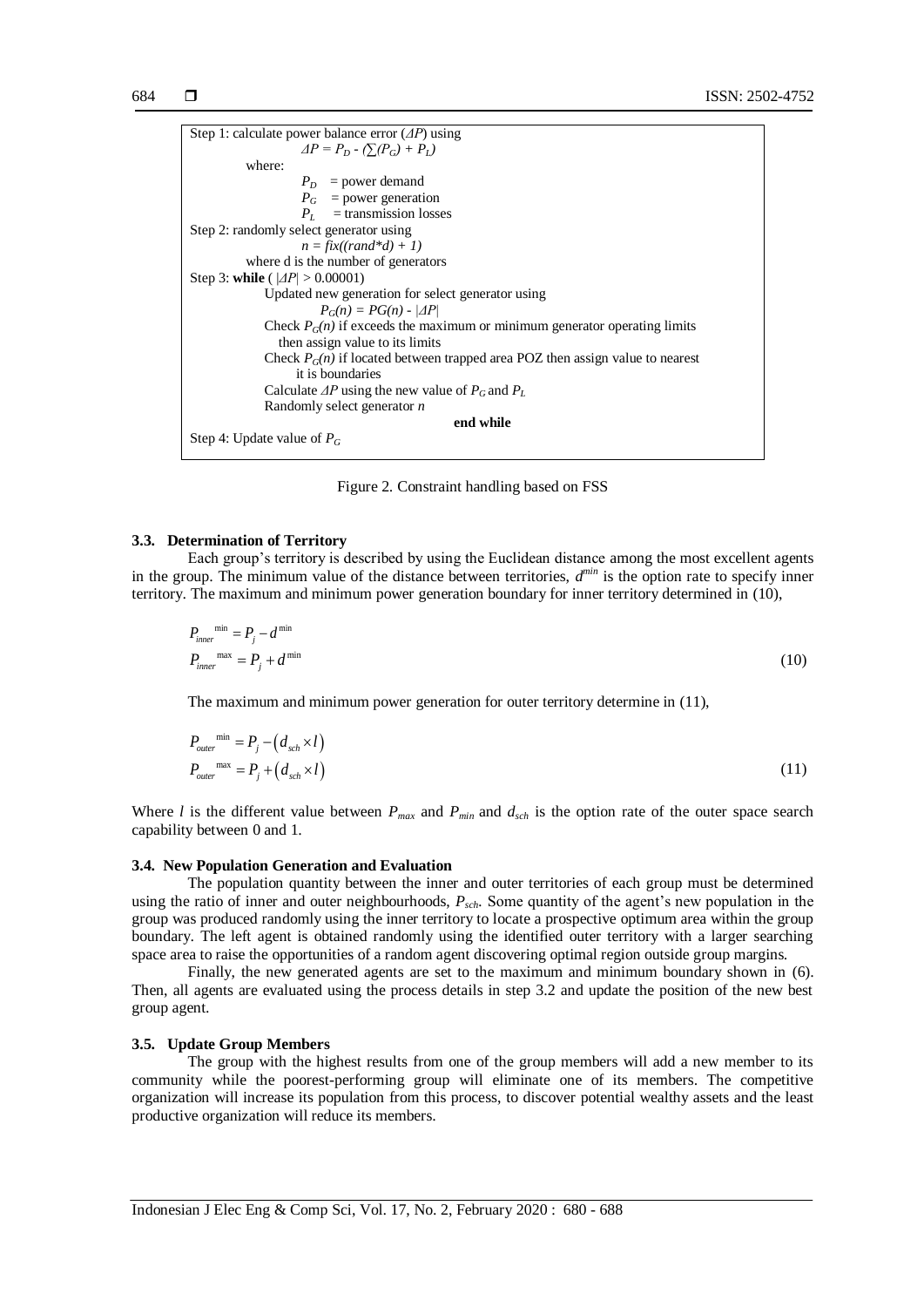# **3.6. Termination Condition**

This ELD optimization problem uses the number of iterations, *Niter* as an ending criterion for the process. The COR algorithm ends the process when the highest iteration is accomplished, and the optimal result is recorded. Else, this process in step 3.3 is repeated.

## **4. RESULTS AND ANALYSIS**

The PFS and FSS constraints handling approaches for the ELD problem have been tested using the COR algorithm on two standard different test systems in order to compare their performances. All simulation work is carried out with MATLAB programming on a PC specification with an Intel Core i7 Dual-core 2.80GHz, 8GB RAM. For all test cases, the population size is set to 100, 200 maximum iterations and run 30 times, respectively. The parameters setting for COR used for both case studies are listed in Table 1.

# **4.1. 6-Unit Test System**

This case study comprises six generators together with constraints of ramp rate limits, real power balanced, prohibited operating zones, and generating limits. Total active power demand is 1263MW, and transmission loss is accounted in this test. The parameter of this test system is obtained from [22], and the results are compared for the cases of GA [22], PSO [22], and NPSO-LRS [23].

Table 1 demonstrates the statistical results attained after 30 runs of PFS and FSS. The result shows that the COR-FSS method can produce a better solution on the minimum cost compared with COR-PFS and other optimization techniques. Except for GA, all the other algorithms give almost the same minimum generation cost of COR-FSS. Both COR-PFS and COR-FSS satisfied the system constraints.

For robustness test, the dominance of the COR-FSS over COR-PFS, GA and PSO can be observed. The maximum cost and average cost values obtained by COR-FSS are very close to the minimum cost value and the lowest value of the standard deviation (SD). Result proves that COR-FSS is more robust and constitutes a more consistent solution compared to other techniques.

|                              |          | <b>Optimization Method</b> |          |                |                |  |  |  |
|------------------------------|----------|----------------------------|----------|----------------|----------------|--|--|--|
| Power Generation (MW)        | GA       | <b>PSO</b>                 | NPSO-LRS | <b>COR-PFS</b> | <b>COR-FSS</b> |  |  |  |
| $G_1$                        | 474.81   | 447.50                     | 446.96   | 448.0018       | 447.4870       |  |  |  |
| G <sub>2</sub>               | 178.64   | 173.32                     | 173.39   | 173.0716       | 173.3266       |  |  |  |
| G <sub>3</sub>               | 262.21   | 263.47                     | 262.34   | 264.6342       | 263.4636       |  |  |  |
| $G_4$                        | 134.28   | 139.06                     | 139.51   | 138.4441       | 139.0714       |  |  |  |
| G <sub>5</sub>               | 151.90   | 165.47                     | 164.71   | 165.4049       | 165.4668       |  |  |  |
| G <sub>6</sub>               | 74.18    | 87.13                      | 87.98    | 86.4171        | 87.1427        |  |  |  |
| <b>Total Power Generated</b> | 1.276.03 | 1.276.01                   | 1.275.94 | 1.275.9737     | 1.275.9586     |  |  |  |
| Power Losses (Ploss)         | 13.02    | 12.96                      | 12.94    | 12.9737        | 12.9586        |  |  |  |
| Total Generation Cost (\$/h) | 15.459   | 15.450                     | 15.450   | 15.449.9235    | 15,449,8994    |  |  |  |
| Minimum Cost                 | 15.459   | 15,450                     |          | 15,449.9235    | 15,449.8994    |  |  |  |
| Maximum Cost                 | 15.524   | 15.492                     |          | 15,478.9031    | 15.449.8995    |  |  |  |
| Average Cost                 | 15.469   | 15.454                     |          | 15,460.6548    | 15,449.8994    |  |  |  |
| <b>SD</b>                    | 0.0570   | 0.0002                     |          | 7.5517         | 3.3043e-05     |  |  |  |

Table 1. Optimal Results for the 6-Unit Test System

Figure 3 shows the convergence performance between COR-FSS and COR-PFS for achieving the best solution cost. It shows that the COR-FSS strategy reaches the lowest cost of generation quicker than COR-PFS. COR-FSS generates the lowest cost in the initial iteration since it can eliminate the conditional of constraint generation compared to COR-PFS, which is affected by the penalty factor for not exceeding the conditional of constraint.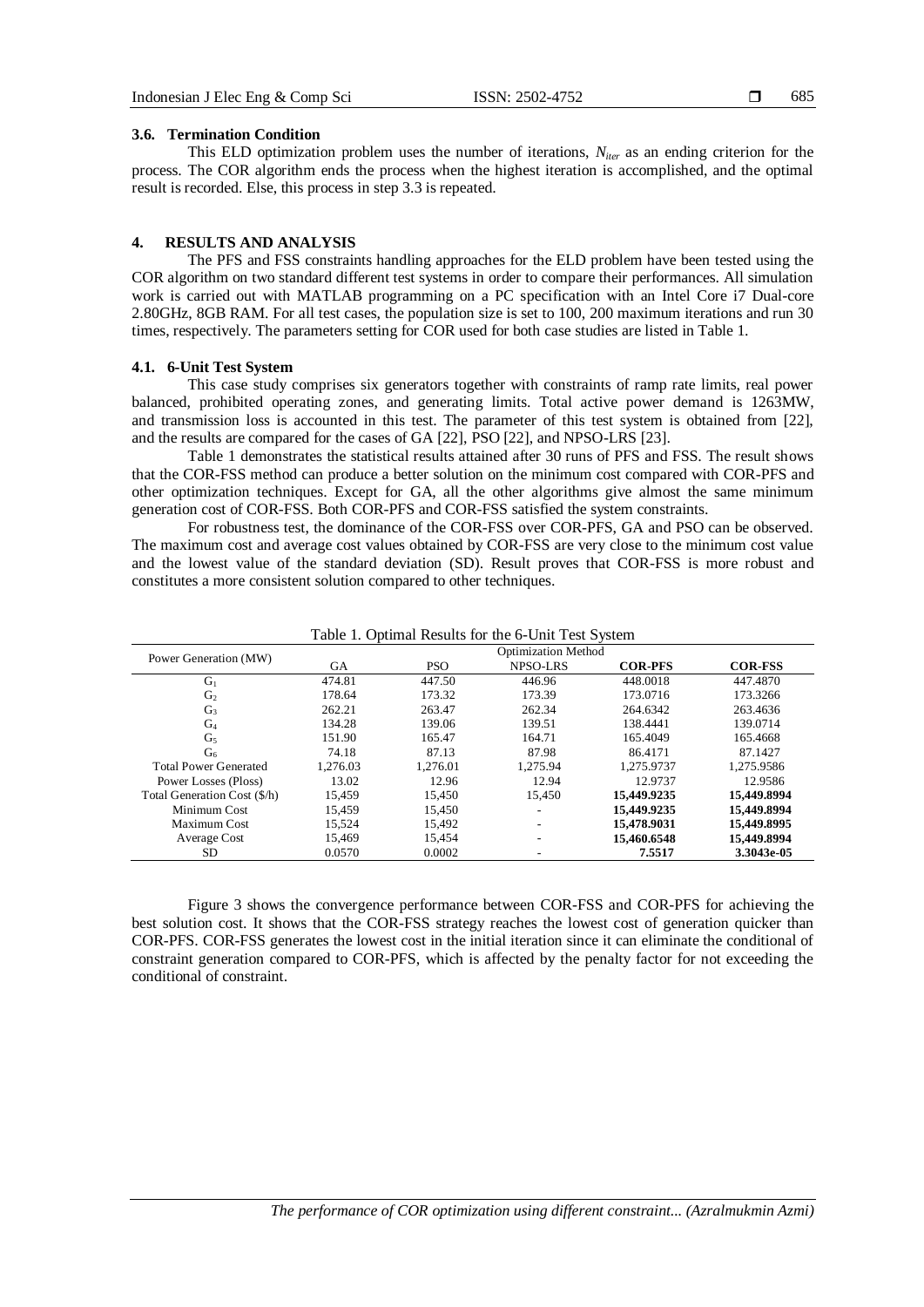

Figure 3. Convergence behaviour of COR-FSS and COR-PFS for 6-unit test systems

# **4.2. 15-Unit Test System**

This case study consists of 15 generating units of large-scale test systems with a total active load demand of 2630MW. It also considers the ramp rate limits, real power balanced with transmission losses, prohibited operating zones, and generating limits. The parameters of this test system are obtained from [22], and the results are compared with the cases of GA [22], PSO [22], ABC [24] and GA-API [25].

The statistical results of maximum, minimum and average cost achieved after 30 individual runs of PFS and FSS are based on the COR algorithm and compared with other methods as shown in Table 2. The result shows that COR-FSS obtained the best global solution with the value of 32,704.4499 \$/h, followed by COR-PFS by 32,717.0105 \$/h. Both techniques satisfied the limitation set by the test system constraints. It observed that the COR-FSS technique could produce better quality solution generation cost and the lowest value of standard deviation among all stated technique.

The COR-FSS technique produced the lowest standard deviation (SD) with the value of  $3.3154 \times 10^{-4}$ compared to COR-PFS. However, COR-PFS' value of standard deviation is higher than GA, PSO, ABC and GA-API. COR-PFS demonstrated its capability to obtain robust and consistent minimum results of cost generation solution.

Figure 4 shows the convergence behaviour of COR-PFS and COR-FSS for a maximum iteration of 200. COR-FSS achieved the lowest cost generation in the early iteration of 20 and gradually move towards optimal results by the end of iteration, which is much faster compared with COR-PFS.

| Table 2. Optimal Results for the 19-01 rest System |                            |            |             |           |                |                |  |  |  |
|----------------------------------------------------|----------------------------|------------|-------------|-----------|----------------|----------------|--|--|--|
| Power Generation (MW)                              | <b>Optimization Method</b> |            |             |           |                |                |  |  |  |
|                                                    | GA                         | <b>PSO</b> | ABC         | GA-API    | <b>COR-PFS</b> | <b>COR-FSS</b> |  |  |  |
| $G_1$                                              | 415.31                     | 439.11     | 454.2778    | 454.70    | 454.7253       | 455.0000       |  |  |  |
| G <sub>2</sub>                                     | 359.72                     | 407.97     | 369.7131    | 380.00    | 379.3048       | 380.0000       |  |  |  |
| $G_3$                                              | 104.43                     | 119.63     | 130,0000    | 130.00    | 129.9789       | 130.0000       |  |  |  |
| $G_4$                                              | 74.99                      | 129.99     | 124.3210    | 129.53    | 129.7756       | 130.0000       |  |  |  |
| $G_5$                                              | 380.28                     | 151.07     | 163.1341    | 170.00    | 169.1184       | 170.0000       |  |  |  |
| $G_6$                                              | 426.79                     | 460.00     | 460.0000    | 460.00    | 459.9703       | 460.0000       |  |  |  |
| G <sub>7</sub>                                     | 341.32                     | 425.56     | 405.4317    | 429.71    | 430.0000       | 430.0000       |  |  |  |
| $G_8$                                              | 124.79                     | 98.57      | 85.6483     | 75.35     | 103.7853       | 71.7561        |  |  |  |
| $G_9$                                              | 133.14                     | 113.49     | 92.1289     | 34.96     | 48.9414        | 58.9054        |  |  |  |
| $G_{10}$                                           | 89.26                      | 101.11     | 157.4626    | 160.00    | 133.7865       | 160.0000       |  |  |  |
| $G_{11}$                                           | 60.06                      | 33.91      | 74.5293     | 79.75     | 79.2430        | 80.0000        |  |  |  |
| $G_{12}$                                           | 50.00                      | 79.96      | 79.8057     | 80.00     | 79.8047        | 80.0000        |  |  |  |
| $G_{13}$                                           | 38.77                      | 25.00      | 25.0000     | 34.21     | 25.0048        | 25.0000        |  |  |  |
| $G_{14}$                                           | 41.94                      | 41.41      | 19.3117     | 21.14     | 18.2376        | 15.0000        |  |  |  |
| $G_{15}$                                           | 22.64                      | 35.61      | 20.8153     | 21.02     | 18.7265        | 15.0000        |  |  |  |
| <b>Total Power Generated</b>                       | 2,668.40                   | 2,662.40   | 2,661.5795  | 2,660.36  | 2,660.4030     | 2,660.6615     |  |  |  |
| Power Losses (Ploss)                               | 38.28                      | 32.43      | 31.5795     | 30.36     | 30.4042        | 30.6615        |  |  |  |
| Total Generation Cost (\$/h)                       | 33,113                     | 32,858     | 32,787.8365 | 32,732.95 | 32,717.010     | 32,704.4499    |  |  |  |
| Minimum Cost                                       | 33,113                     | 32,858     | 32,787.8365 |           | 32,717.0105    | 32,704.4499    |  |  |  |
| Maximum Cost                                       | 33,337                     | 33,331     |             |           | 32,981.0896    | 2,704.4535     |  |  |  |
| Average Cost                                       | 33,228                     | 33,039     | 32,791.5366 |           | 32,794.4522    | 32,704.4503    |  |  |  |
| SD.                                                | 0.0087                     | 0.0070     | 2.4746      |           | 44.2100        | 3.3154e-4      |  |  |  |
|                                                    |                            |            |             |           |                |                |  |  |  |

Table 2. Optimal Results for the 15-Unit Test System

Indonesian J Elec Eng & Comp Sci, Vol. 17, No. 2, February 2020 : 680 - 688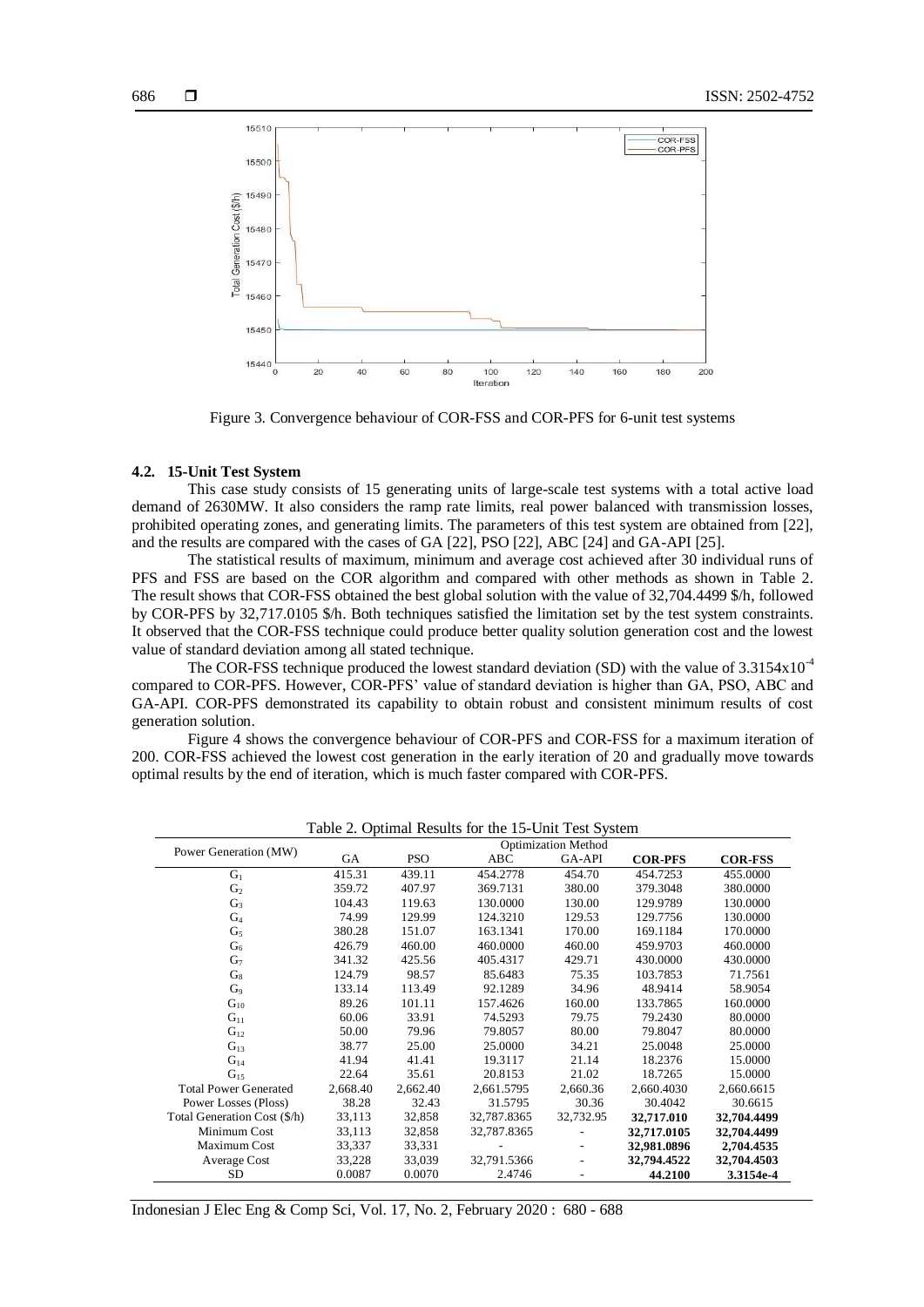

Figure 4. Convergence behaviour of COR-FSS and COR-PFS for the 15-unit test systems

# **5. CONCLUSION**

This paper comparatively studies the performance of two types of constraint handling techniques, which are PFS and FSS on COR optimization technique to solve the issue of non-convex ELD problem considering generator limit, power balanced, ramp rate limits and prohibited zones. The two test system is used to testify the effectiveness of the proposed method. Based on this research, the constraint handling technique affects the optimization algorithm efficiency of finding better quality solutions. Comparing the outcomes acquired from the COR-PFS and COR-FSS demonstrated that the COR-FSS technique is highly efficient in continuously offering superior solutions in term of searching for a global solution, quick convergence and robustness for non-convex ELD issues compared to COR-PFS and other optimization techniques.

#### **ACKNOWLEDGEMENTS**

The author would like to acknowledge the Universiti Malaysia Perlis (UniMAP) and Ministry of Education Malaysia for supporting this research work under the Fundamental Research Grant Scheme (FRGS) with project code FRGS/1/2017/TK10/UNIMAP/02/10.

#### **REFERENCES**

- [1] K. Iba, H. Suzuki, K. Ichi Suzuki, and K. Suzuki, "Practical Reactive Power Allocation/Operation Planning using Successive Linear Programming," *IEEE Trans. Power Syst*., vol. 3, no. 2, pp. 558–566, May 1988.
- [2] C. E. Lin and G. L. Viviani, "Hierarchical Economic Dispatch for Piecewise Quadratic Cost Functions," *IEEE Trans. Power Appar. Syst.*, vol. PAS-103, no. 6, pp. 1170–1175, Jun. 1984.
- [3] A. Sasson, "Nonlinear Programming Solutions for Load-Flow, Minimum-Loss, and Economic Dispatching Problems," *IEEE Trans. Power Appar. Syst.*, vol. PAS-88, no. 4, pp. 399–409, Apr. 1969.
- [4] J. P. Zhan, Q. H. Wu, C. X. Guo, and X. X. Zhou, "Fast lambda-Iteration Method for Economic Dispatch With Prohibited Operating Zones," *IEEE Trans. Power Syst.*, vol. 29, no. 2, pp. 990–991, Mar. 2014.
- [5] R. Ramanathan, "Fast Economic Dispatch Based on the Penalty Factors From Newton's Method," *IEEE Trans. Power Appar. Syst.*, vol. PAS-104, no. 7, pp. 1624–1629, Jul. 1985.
- [6] H. Vennila, B. G. Malini, V. E. Jeba, and T. R. D. Prakash, "Economic Emission Dispatch of Thermal Generating Units using Genetic Algorithm Technique," *Int. J. Enterp. Netw. Manag.*, vol. 4, no. 4, p. 344, 2011.
- [7] M. N. Abdullah, N. A. Rahim, A. H. A. Bakar, H. Mokhlis, H. A. Illias, and J. J. Jamian, "Efficient Evolutionary Particle Swarm Optimization Approach for Nonconvex Economic Load Dispatch Problem," *Przeglad Elektrotechniczny*. pp. 139–143, 11-Jul-2013.
- [8] M. N. Abdullah, M. A. Ismail, A. Azmi, N. H. M. Radzi, and J. J. Jamian, "Economic and Emission Load Dispatch Solution via Artificial Bee Colony Algorithm," *Adv. Sci. Lett*., vol. 23, no. 11, pp. 11158–11161, Nov. 2017.
- [9] M. N. Abdullah, A. F. A. Manan, J. J. Jamian, S. A. Jumaat, and N. H. Radzi, "Gbest Artificial Bee Colony for Non-convex Optimal Economic Dispatch in Power Generation," *Indones. J. Electr. Eng. Comput. Sci*., vol. 11, no. 1, p. 187, Jul. 2018.